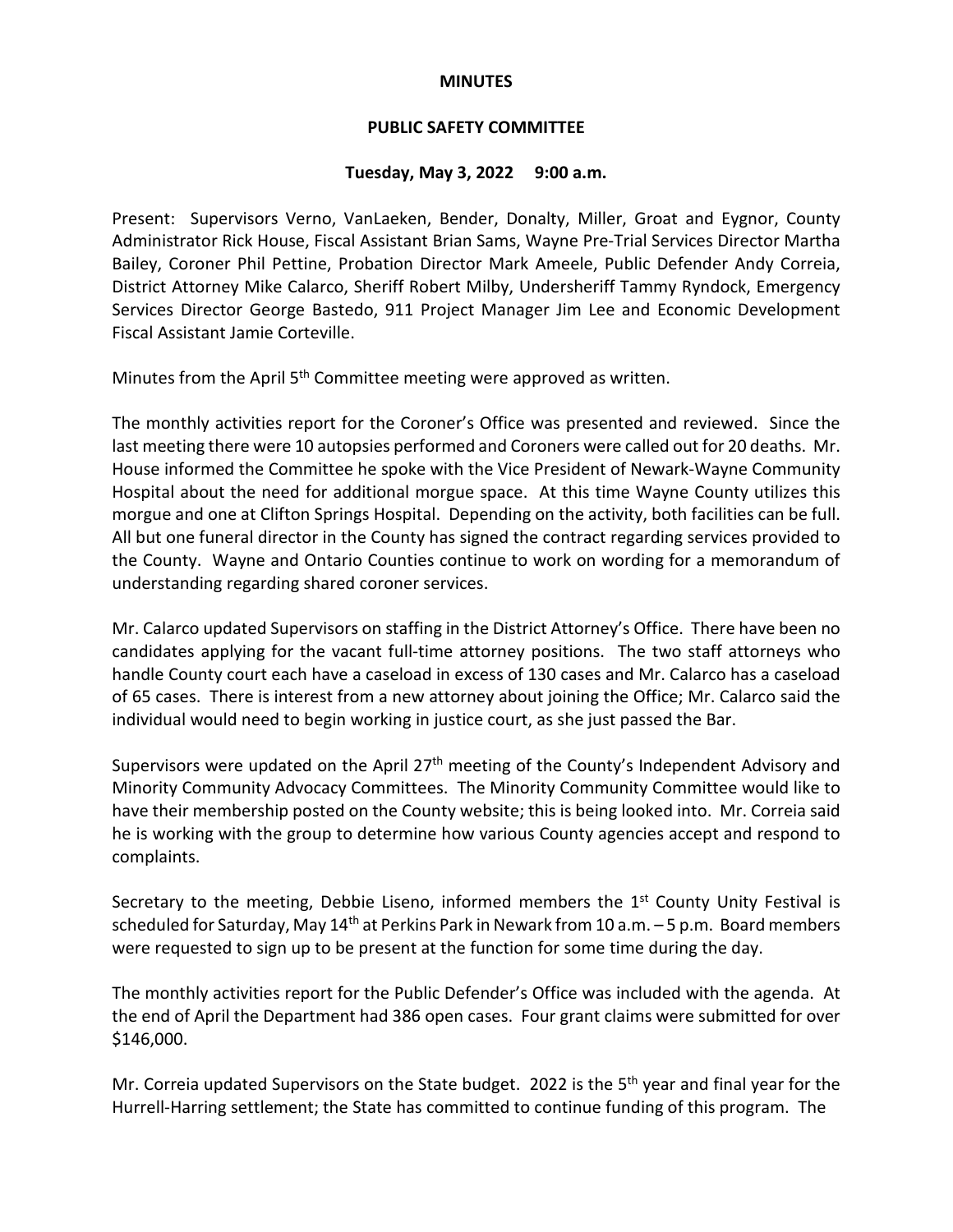# **PAGE 2**

State budget, once again, did not include an increase for assigned counsel attorneys. The last time the rate was increased was 18 years ago. It was proposed to raise the misdemeanor representation rate to \$120 per hour and the felony representation rate to \$150 per hour. Mr. Correia report there was no major overhaul to the State's Bail and Discovery Reform Act. The State budget includes additional funding to assist with delivery cost associated with Discovery Reform. Any non-Public Defender office impacted by Discovery and Bail Reform changes can work together to use this grant funding.

Supervisors were informed the approved travel request for the Public Defender's Investigator to attend training/certification in March had a change of date and location. The training is now scheduled for June  $5<sup>th</sup> - 10<sup>th</sup>$  in Virginia and should be covered by Distribution #8 funding. Any additional expenses will be covered through the Department budget funds. Approved.

Mr. Correia informed the Committee he would be attend the annual Training for Young Public Defenders for one week in June; this is a good recruiting opportunity.

The monthly activities report of the Probation Department was included with the agenda. During April there were 10 non-secure bed days served, 32 youth placed on the electronic home monitoring system in lieu of detention and one juvenile delinquent Raise the Age case. At the end of April the Department had 13 active Persons In Need of Supervision (PINS) cases and 69 active juvenile delinquent diversion cases. Staff continue to work with the local Department of Social Services regarding the PINS program and supervision needed for the youth. Staff are monitoring 2,856 cases, with direct supervision of 533 Probationers. During April there were 258 ignition interlock cases being monitored and 25 community service referrals. Mr. Ameele stated the Weekend Work Program is not going well, as many of those assigned to this program do not show up, while a supervisor from the Sheriff's Office does. The program is being re-worked in hopes of improving participation. During the first four months of the year the Probation Department collected \$42,490 in fines, restitutions and fees.

Mr. Ameele said case numbers are high; but at this time he does not anticipate requesting additional staff.

The monthly activities report for Wayne Pre-Trial Services was reviewed. During April there were 16 additional inmates referred to the Pre-Trial Release Program, making 59 cases under Agency Supervision. The Agency exceeded participation rates in their 2021-22 State contract for the Pre-Trial Release Program. The State is not providing additional funding for the additional services being provided. There was one new Enhanced Release case added in April, bring the number of Enhanced cases under supervision to eight. One individual was added to the electronic home monitoring program through Pre-Trial, at this time two electronic home monitoring cases are being supervised by the Agency. Mrs. Bailey noted how busy the Office has been.

The following reports were presented for the Sheriff's Office: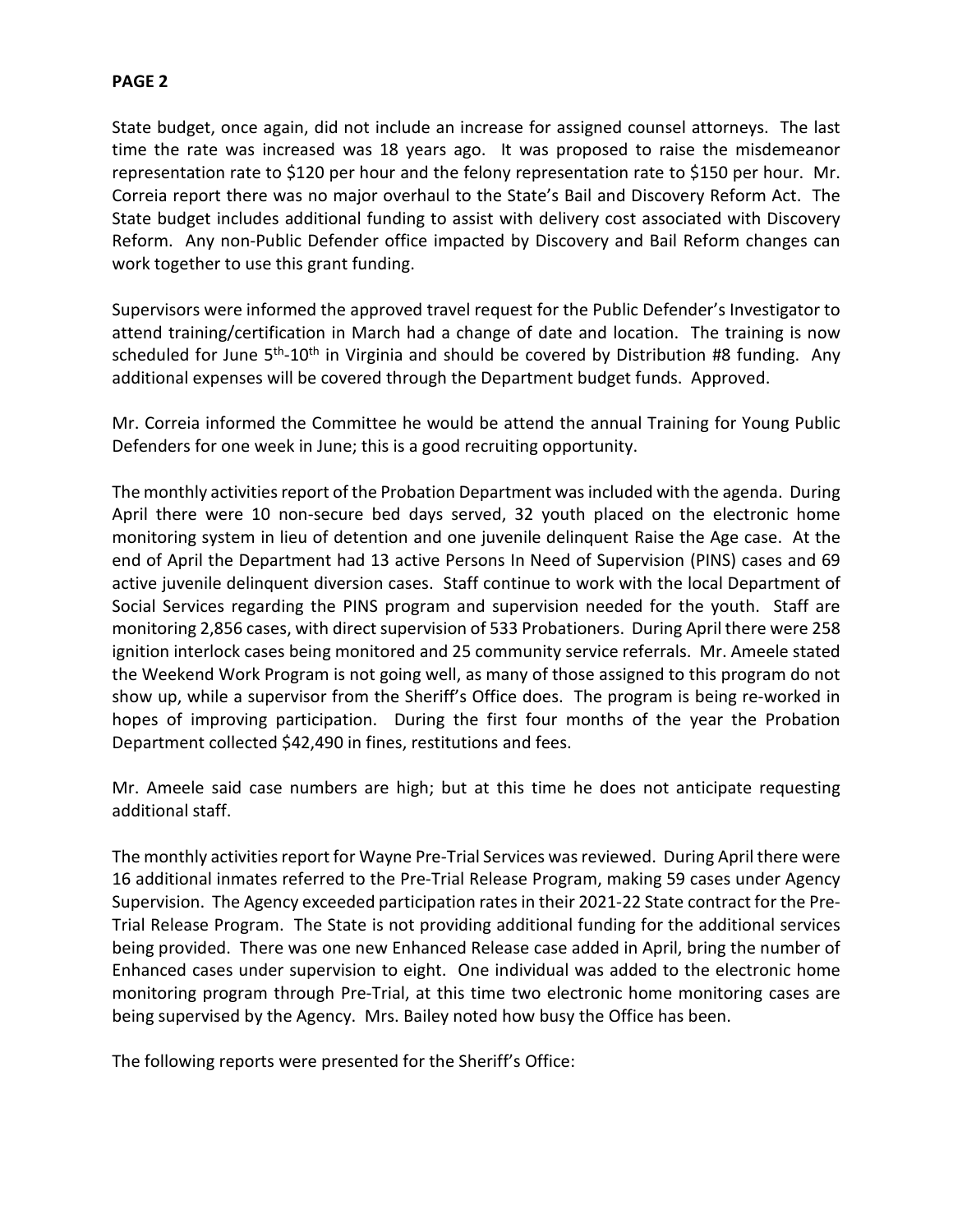- $\triangleright$  Corrections Division: During March there were 35 males and 6 females committed to the County Jail, along with two boarded in inmates. There were 17 private attorney visits, 10 Public Defender contacts, and 28 Pre-Trial contacts. Seventeen inmate disciplinary hearings were held during the month and inmates worked 1,120 hours in the Facility. The Jail collected \$2,301 in bail and \$88.60 in fines from 11 inmates in March. The number of doctor visits by inmates increased greatly during the month. There was a COVID breach in the Jail; 19 inmates were infected and 11 employees. The Facility continues to follow State/CDC guidelines.
- $\triangleright$  Activities: During March the Sheriff's Office investigated 67 motor vehicle collisions, 22 animal complaints, 5 major and 315 minor crimes and assisted in 8 fire investigations. There were 9 DWI arrests, 70 criminal and 33 vehicle and traffic arrests during the month. Seven persons were injured in motor vehicle collisions. There were 57 pistol permits processed during the month and 121 amendments. The Civil Division processed 97 papers, served 62 Family Court papers, and performed seven evictions.
- $\triangleright$  Town and Village Summary: The Sheriff's Office responded to 2,020 complaints, this number is high. There were 364 sex offenders living in Wayne County at that end of March. Deputies travel over 109,400 miles while in service.
- $\triangleright$  Tickets by Town: There were 228 tickets written by Deputies, the majority in the Towns of Ontario and Williamson.
- $\triangleright$  Overtime: Staff worked 2,824 hours of overtime in March; the majority due to staff shortages. Sheriff Milby noted there are 11 individuals in Police Academy for the County. Staffing in the Jail will improve once Officers are back from COVID leave.
- $\triangleright$  Court House Security: 2,212 individuals entered the Hall of Justice through the magnetometer during the month. Employees do not need to enter the building this way.

The following transmittals were presented for the Sheriff's Office:

--Authorization to release Requests for Proposals soliciting a partner to provide correction health care services to the County Jail. Sheriff Milby said he believes having one provider of health care services at the Facility will be more cost efficient than the current system. Approved 5-0.

--Authorization for the Chairman of the Board to sign an affiliation agreement with Gannon University for a student intern. Approved 5-0.

--Authorization to amend the 2022 budget to pay for unanticipated travel expenses. Sheriff Milby reviewed unforeseen expenses in regard to a homicide investigation that involved travel to South Carolina by two Detectives. Approved 5-0.

Mr. Verno requested additional detail regarding staff shortages for future meeting. Sheriff Milby said there are 11 individuals currently in Police Academy and efforts continue with Civil Service to fill vacancies.

Sheriff Milby reported participation in this year's DEA drug take-back program was very low.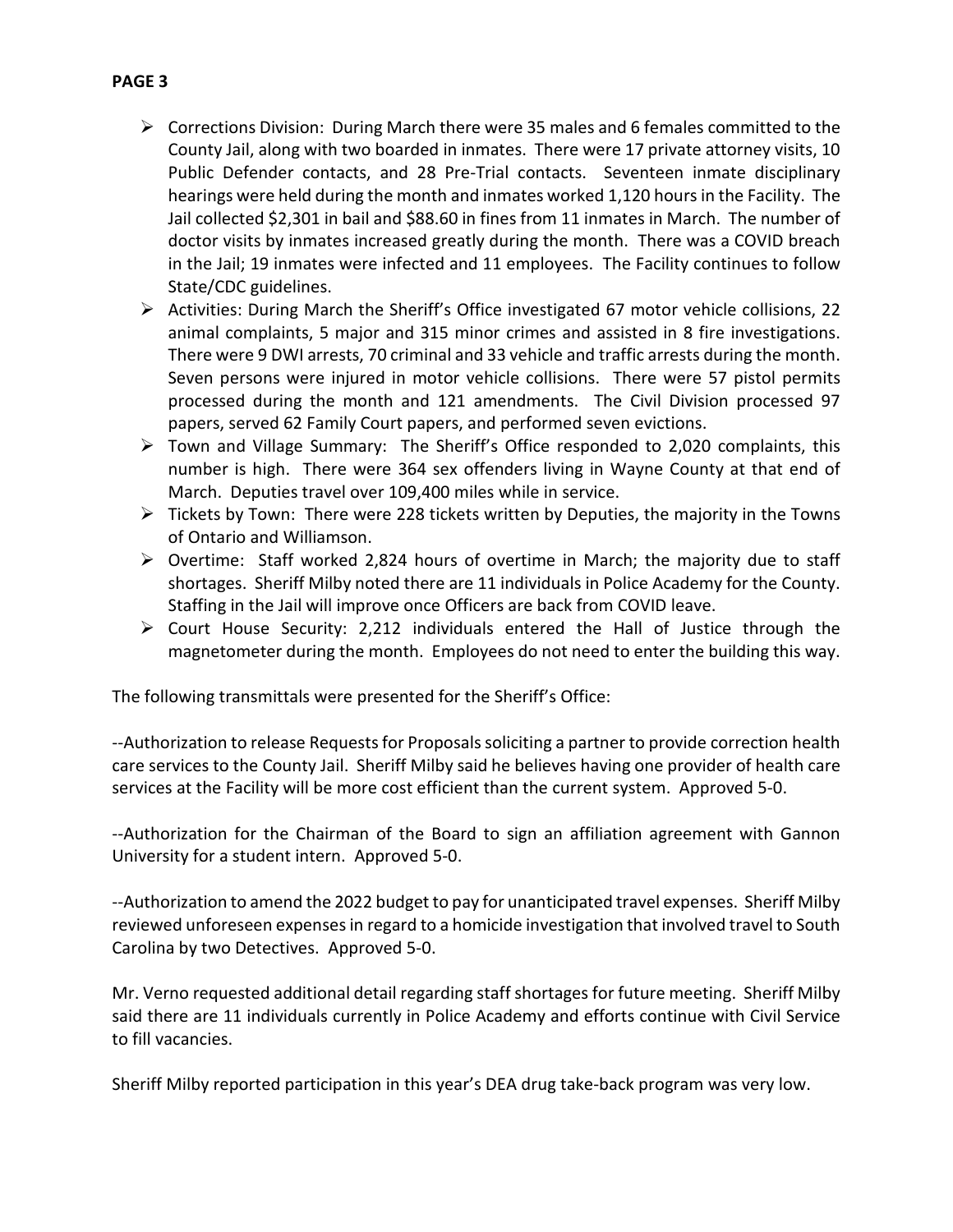#### **PAGE 4**

The monthly activities report for the Emergency Management Department was included with the agenda. Mr. Bastedo report Ginna activation sirens were tested this morning. He will be talking to the County Treasurer about the Office's Grant Coordinator taking over Department grants for reimbursement requests. Any grants that require a narrative with the reimbursement request may remain at the Emergency Management Department.

The Emergency Management Department still has about 9,000 tests kits that will expire in July. Lake Ontario remains high, 21 inches higher than last year at the same time. It is forecasted to rise an additional two inches in the next month. Due to REDI projects and waterfront homeowner improvements, flooding is not expected this year. Flooding in bay areas is more of a concern, with sandbags being put in place. Mr. Bastedo reported conference calls with the State have begun regarding the potential for flooding. The Hazard Mitigation Plan Update was completed and resubmitted to the State for review prior to submission to FEMA.

Mr. Bastedo stated he is proud of the County's Emergency Response Facility, noting the County's Capital Plant includes upgrades during 2022. He is concerned, with downstate nuclear power plants closing; the County could lose revenue that is utilized to operate the Department unless the distribution formula in Article 2b is updated.

Mr. Lee informed Supervisors construction on the Ontario communications tower is underway. Efforts continue to reach an agreement with Verizon for space on their Macedon tower. Efforts continue to find a site for another communications tower in the southeast section of the County. Grant funding will cover a great deal of any new transmit/receive tower construction cost.

The following transmittals were presented for the Emergency Management Department:

--Authorization to appoint Chris Creamer as Battalion Five Deputy Fire Coordinator. Approved 5- 0.

--Authorization to establish an Emergency Medical Services Oversight Committee. The Oversight Committee will report to the Public Safety Committee on a regular basis and will be charged with analyzing and considering the options and practices in relation to the EMS Project during its development. Mr. Lee said Request for Proposals have been issued and are due back on May  $18<sup>th</sup>$ . At this time meetings are taking place with each emergency response agency to keep them up to date on what is proposed for the County's. Approved 5-0.

--Authorization for the Chairman of the Board to sign an amended frequency use and tower space agreement with Mobiletech Communications to secure the use of a third needed frequency for utilization by fire departments or other public safety agencies. Mr. Lee said this will not affect the Department budget. The additional frequency allows for better communication. Approved 5-0.